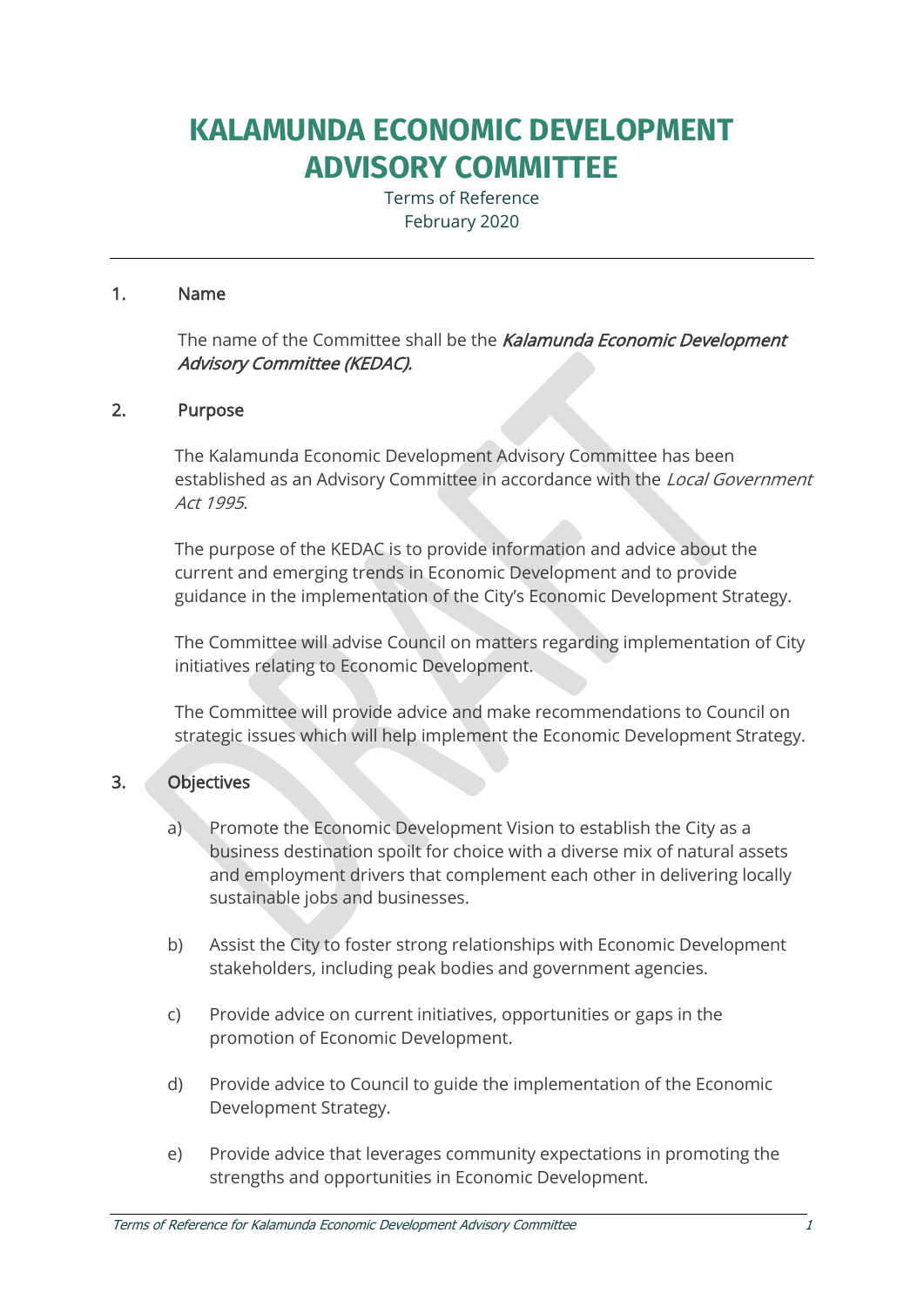- f) Provides a forum for sharing information relating to Economic Development opportunities within the City.
- g) Provide advice and give consideration of how Economic Development can be integrated and aligned in other key informing City Strategies and Plans.

# 4. Councils Strategic Alignment

Kalamunda Advancing Strategic Community Plan to 2027

OBJECTIVE 1.3 - To support the active participation of local communities.

OBJECTIVE 3.3 - To develop and enhance the City's economy

OBJECTIVE 4.2 - To proactively engage and partner for the benefit of community

## 5. Membership

#### 5.1 Qualification to be a Member

Members must be able to demonstrate skills, knowledge, experience and a strong interest in Economic Development.

#### 5.2 No. of Members

The committee shall consist of up to 14 members comprising:

- i. Up to two Elected Members including either the Mayor or Deputy Mayor plus one other.
- ii. Up to two small to medium enterprise operators within the City of Kalamunda.
- iii. One aboriginal business operator within the City of Kalamunda.
- iv. Up to three industry representatives from within the City of Kalamunda with at least one representing either the Freight and logistics, manufacturing and/or construction sectors.
- v. Up to two members representing economic or business organisations operating within the City of Kalamunda
- vi. A representative from the Kalamunda Chamber of Commerce

## 5.3 Deputy Members

All Council members shall have an appointed Deputy who is to attend meetings in the absence of a member.

All other members may have a deputy delegate appointed if required.

## 5.4 Term of Appointment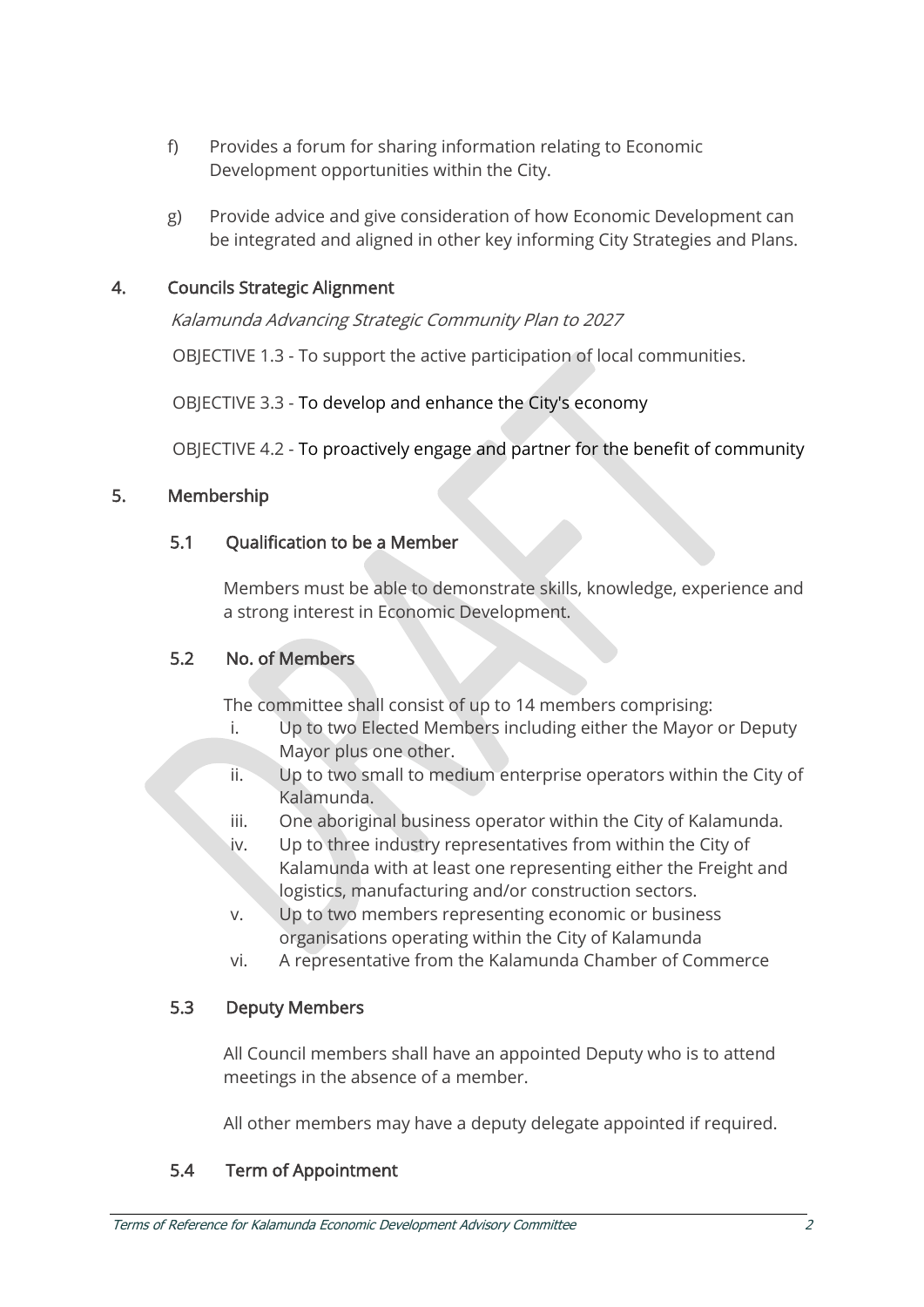Appointment is for up to two years and members are eligible for reappointment following the Council Ordinary Election.

#### 5.5 Resignation or Termination of Membership

- i. Membership will be reviewed should a member miss three consecutive meetings without approved leave of absence and the Committee may choose to recommend to Council that the member is removed.
- ii. A committee member may resign from membership of the committee by giving the Chief Executive Officer or the committee's presiding member written notice of the resignation.

#### 6. Election of Presiding Member and Deputy Presiding Member

- a) The Committee shall elect a Presiding Member and Deputy Presiding member to oversee the chairing of the committee.
- b) The election of the Presiding Member and Deputy Presiding Member will be conducting in accordance with the provisions of the Local Government Act 1995.

#### 7. Meetings

a) Conduct of Meetings

All meetings will be conducted in accordance with the provisions of the Local Government Act 1995 and the City's Standing Orders Local Law and the City of Kalamunda Code of Conduct.

b) Inductions

All Members will be required to attend an induction which will be held prior to the first meeting of a committee following a Council election.

c) Scheduling of Ordinary Meetings

The Committee shall meet at least quarterly and can increase the frequency of meetings if required and in consultation with the City to ensure resources are available. Meetings should be held on a regular date and time to be determined by the committee.

d) Special or Extra Meetings and Working Groups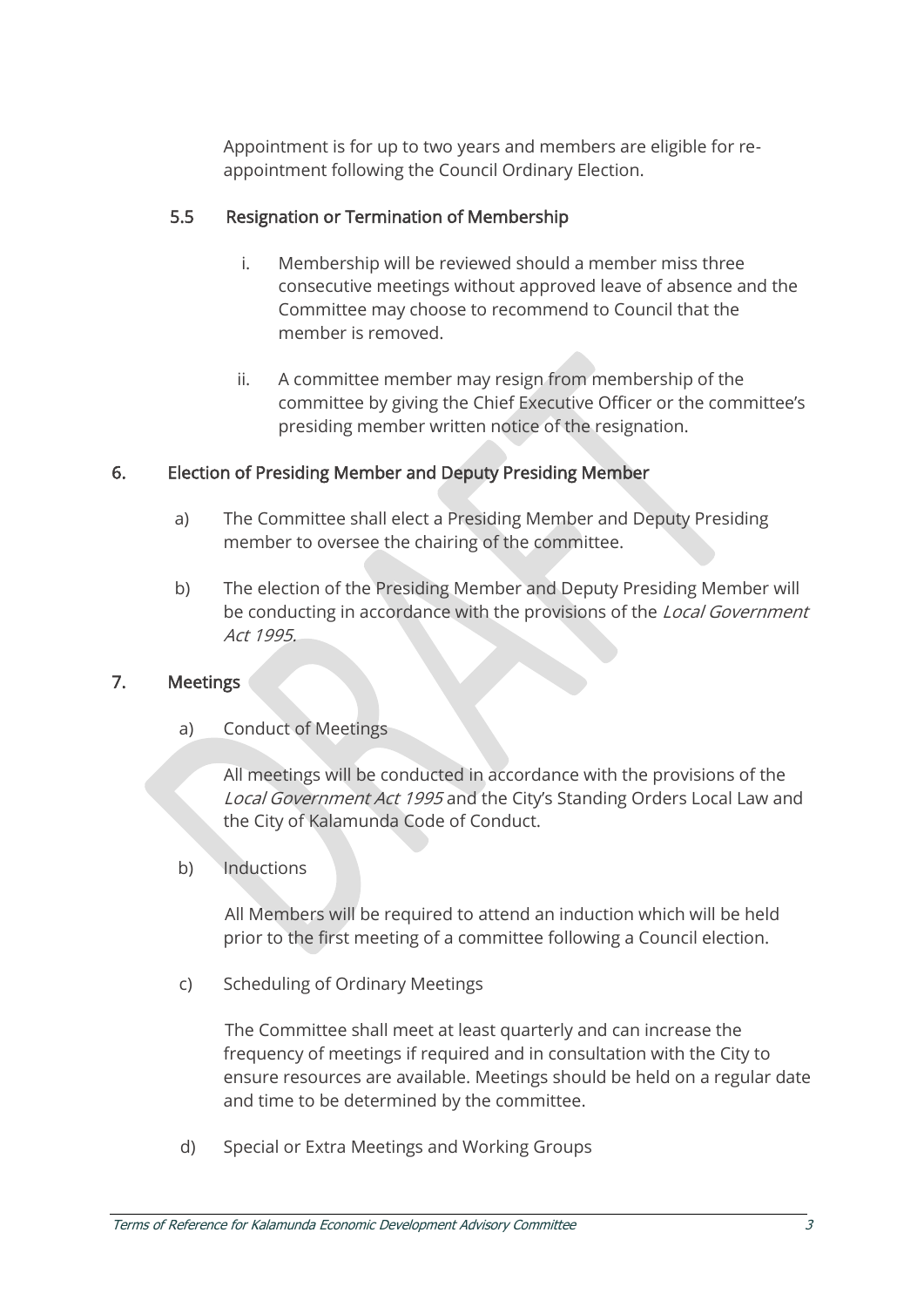A Special or extra meeting can be called by: -

- i. A majority decision of the Committee
- ii. The presiding member of the Committee
- iii. By at least  $1/3^{rd}$  of the members of the Committee

A Committee may also choose to form working groups from its membership or to second others with specific skills for undertaking specific tasks required by the Committee in consultation with the City to ensure resources can be made available.

e) Quorum

A quorum shall consist of at least one half of the appointed members. If a quorum is not achieved the meeting can progress informally, with minutes prepared in accordance with established processes.

f) Disclosure of Interests

All Committee Members are required to disclose any financial, proximity or impartiality interests they may have in any matter to be discussed at the meeting.

g) Voting

Each appointed member present shall have one (1) vote. In the event of a tied vote, the Presiding Member is to cast a second vote.

City of Kalamunda Officers supporting the Committee do not have voting rights.

- h) Agendas and Minutes
	- i. Agendas and Minutes will be administered by the Chief Executive Officer or their delegate.
	- ii. A City of Kalamunda Officer will be appointed by the Chief Executive Officer as the Secretary to the Committee.
	- iii. A call for agenda items and notices of meetings will be distributed electronically by the Secretary 10 working days prior to each meeting. Members are to submit any agenda items within 2 working days.
	- iv. A draft Agenda will be sent electronically to the Presiding Member 8 working days prior to committee meeting for sign off.
	- v. The City and the Presiding Member may choose to meet to discuss agenda items prior to finalising an agenda.